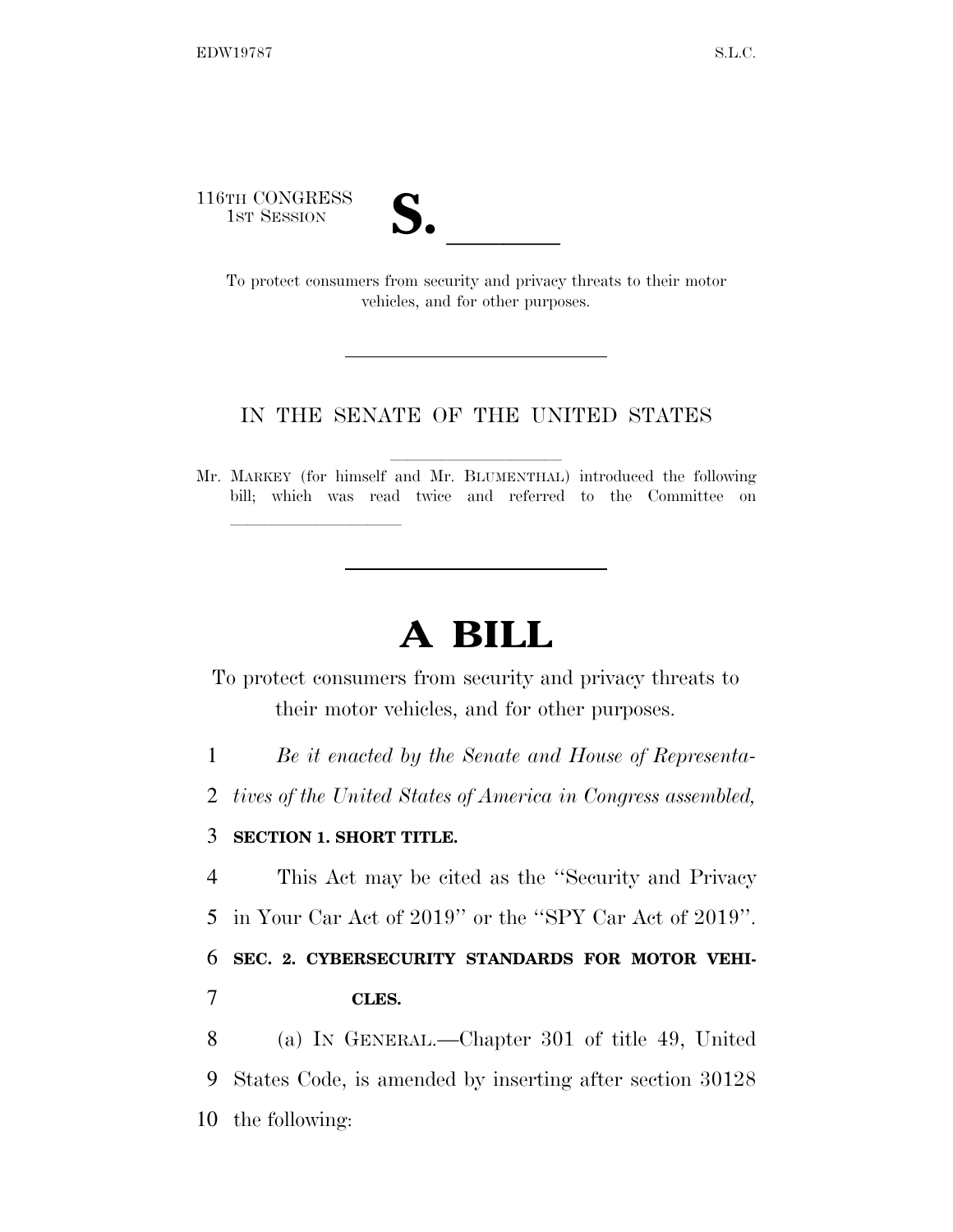| $\mathbf{1}$   | "§30129. Cybersecurity standards                     |
|----------------|------------------------------------------------------|
| $\overline{2}$ | "(a) DEFINITIONS.—In this section:                   |
| 3              | $\cdot$ (1) CRITICAL SOFTWARE SYSTEMS.—The term      |
| $\overline{4}$ | 'critical software systems' means software systems   |
| 5              | that can affect—                                     |
| 6              | $\lq\lq$ the control by the driver of the vehi-      |
| 7              | cle movement; or                                     |
| 8              | $\lq\lq$ the safety features of the vehicle.         |
| 9              | "(2) DRIVING DATA.—The term 'driving data'           |
| 10             | includes any electronic information collected about— |
| 11             | $\lq\lq$ the status of a vehicle, including the      |
| 12             | location and speed of the vehicle; and               |
| 13             | "(B) any owner, lessee, driver, or pas-              |
| 14             | senger of a vehicle.                                 |
| 15             | "(3) ENTRY POINT.—The term 'entry point' in-         |
| 16             | cludes a means by which—                             |
| 17             | "(A) driving data may be accessed, directly          |
| 18             | or indirectly; or                                    |
| 19             | "(B) a control signal may be sent or re-             |
| 20             | ceived either wirelessly or through wired con-       |
| 21             | nections.                                            |
| 22             | "(4) HACKING.—The term 'hacking' means the           |
| 23             | unauthorized access to electronic controls, critical |
| 24             | software systems, or driving data, either wirelessly |
| 25             | or through wired connections.                        |
| 26             | "(b) CYBERSECURITY STANDARDS.-                       |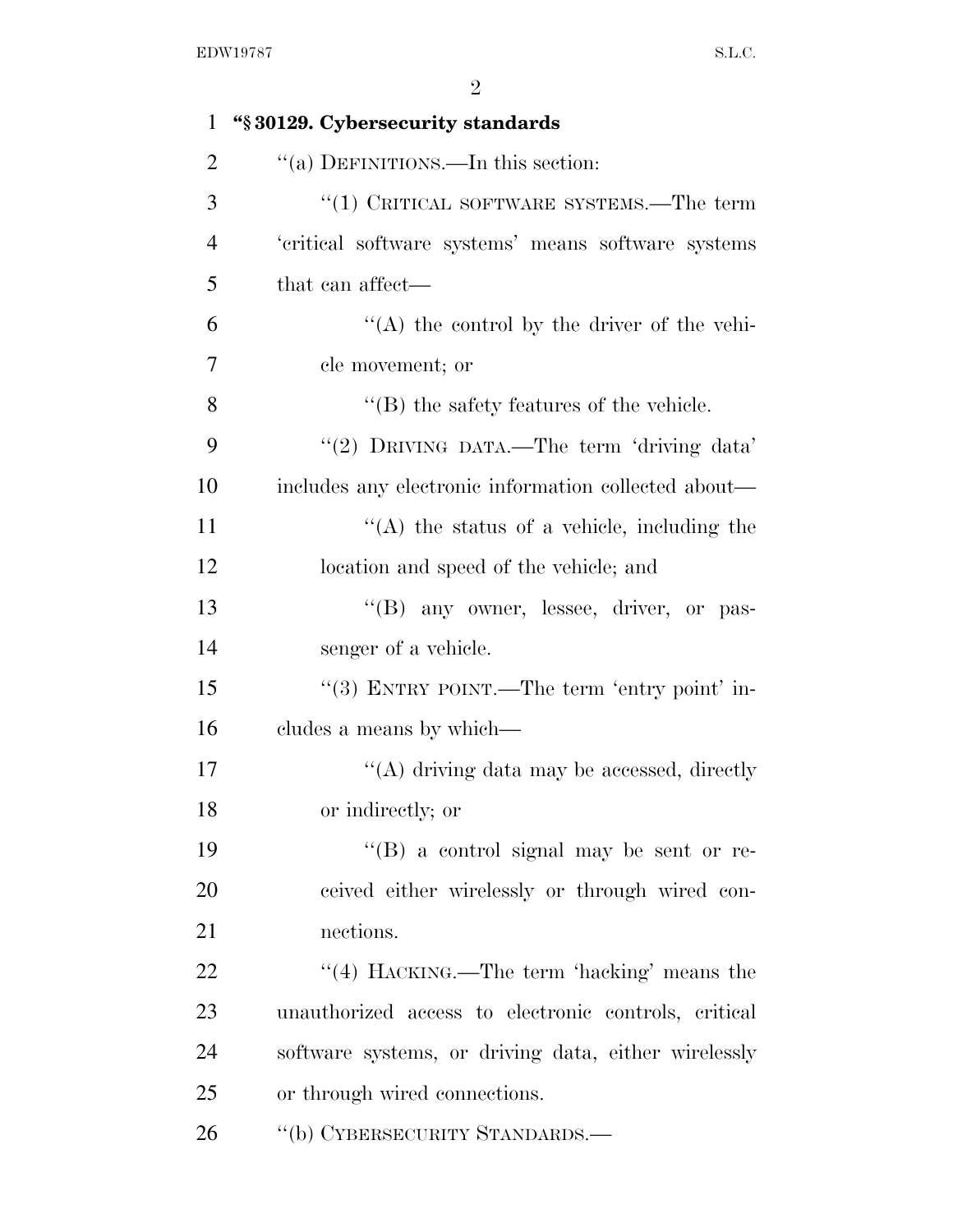| $\mathbf{1}$   | "(1) REQUIREMENT.—All motor vehicles manu-             |
|----------------|--------------------------------------------------------|
| $\overline{2}$ | factured for sale in the United States on or after the |
| 3              | date that is 2 years after the date on which regula-   |
| $\overline{4}$ | tions are promulgated pursuant to section $2(c)(2)$ of |
| 5              | the SPY Car Act of 2019 shall comply with the cy-      |
| 6              | bersecurity standards under paragraphs (2) through     |
| 7              | (4).                                                   |
| 8              | "(2) PROTECTION AGAINST HACKING.—                      |
| 9              | "(A) IN GENERAL.—All entry points to the               |
| 10             | electronic systems of each motor vehicle manu-         |
| 11             | factured for sale in the United States shall be        |
| 12             | equipped with reasonable measures to protect           |
| 13             | against hacking attacks.                               |
| 14             | "(B) ISOLATION MEASURES.—The meas-                     |
| 15             | ures referred to in subparagraph (A) shall in-         |
| 16             | corporate isolation measures to separate critical      |
| 17             | software systems from noncritical software sys-        |
| 18             | tems.                                                  |
| 19             | "(C) EVALUATION.—The measures<br>re-                   |
| 20             | ferred to in subparagraph (A) shall be evalu-          |
| 21             | ated for security vulnerabilities following best       |
| 22             | security practices, including appropriate appli-       |
| 23             | cations of techniques such as penetration test-        |
| 24             | ing.                                                   |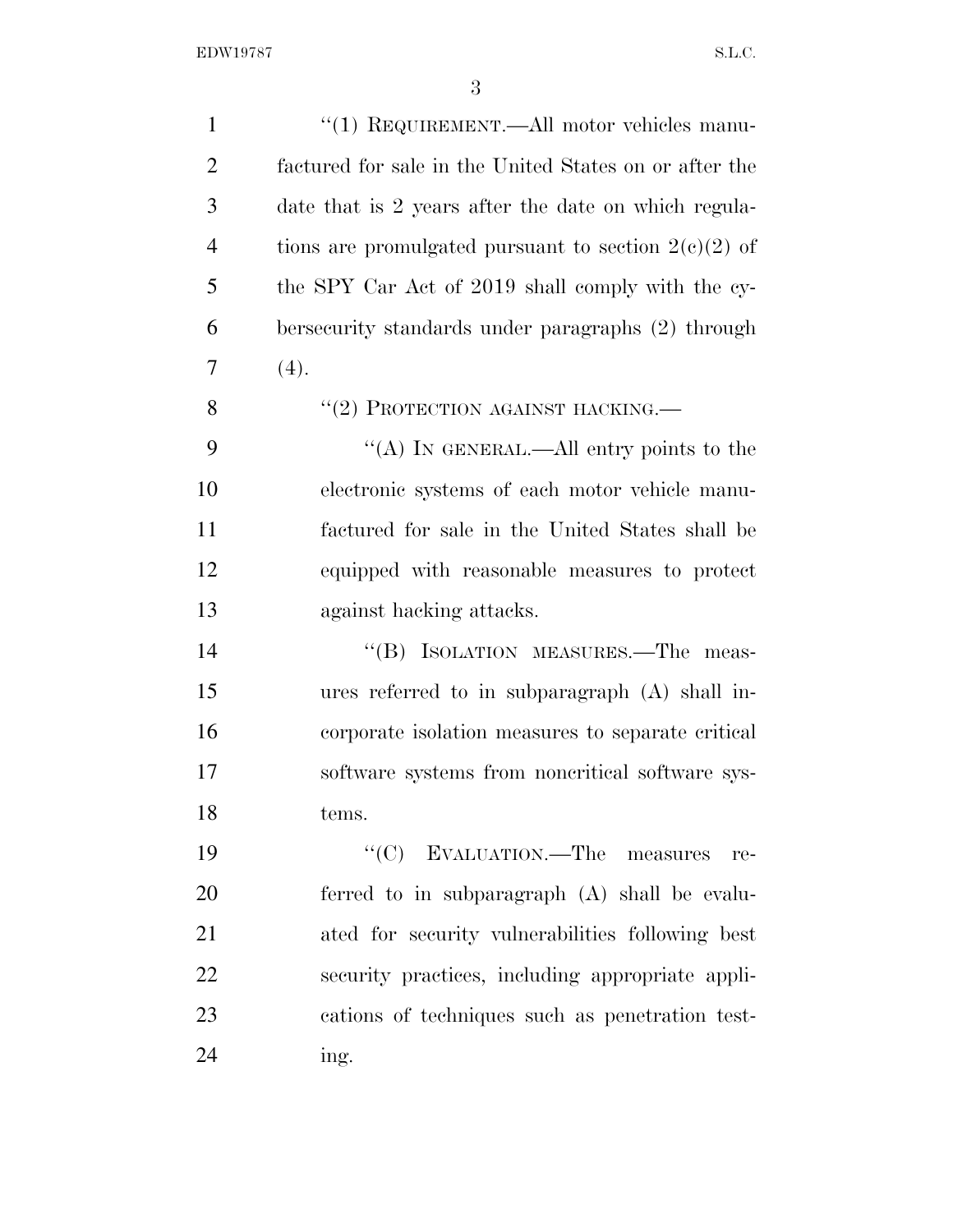| $\mathbf{1}$   | "(D) ADJUSTMENT.—The measures<br>re-                     |
|----------------|----------------------------------------------------------|
| $\overline{2}$ | ferred to in subparagraph $(A)$ shall be adjusted        |
| 3              | and updated based on the results of the evalua-          |
| $\overline{4}$ | tion under subparagraph $(C)$ .                          |
| 5              | "(3) SECURITY OF COLLECTED INFORMA-                      |
| 6              | TION.—All driving data collected by the electronic       |
| 7              | systems that are built into motor vehicles shall be      |
| 8              | reasonably secured to prevent unauthorized access—       |
| 9              | "(A) while the data is stored onboard the                |
| 10             | vehicle;                                                 |
| 11             | $\lq\lq$ (B) while the data is in transit from the       |
| 12             | vehicle to another location; and                         |
| 13             | $\cdot$ (C) in any subsequent offboard storage or        |
| 14             | use of the data.                                         |
| 15             | "(4) DETECTION, REPORTING, AND RESPOND-                  |
| 16             | ING TO HACKING.—Any motor vehicle manufactured           |
| 17             | for sale in the United States that presents an entry     |
| 18             | point shall be equipped with capabilities to imme-       |
| 19             | diately detect, report, and stop attempts to intercept   |
| 20             | driving data or control the vehicle.".                   |
| 21             | (b) CIVIL PENALTIES.—Section $30165(a)(1)$ of title      |
| 22             | 49, United States Code, is amended by inserting "30129," |
| 23             | after "30127,".                                          |
| 24             | (c) RULEMAKING.—                                         |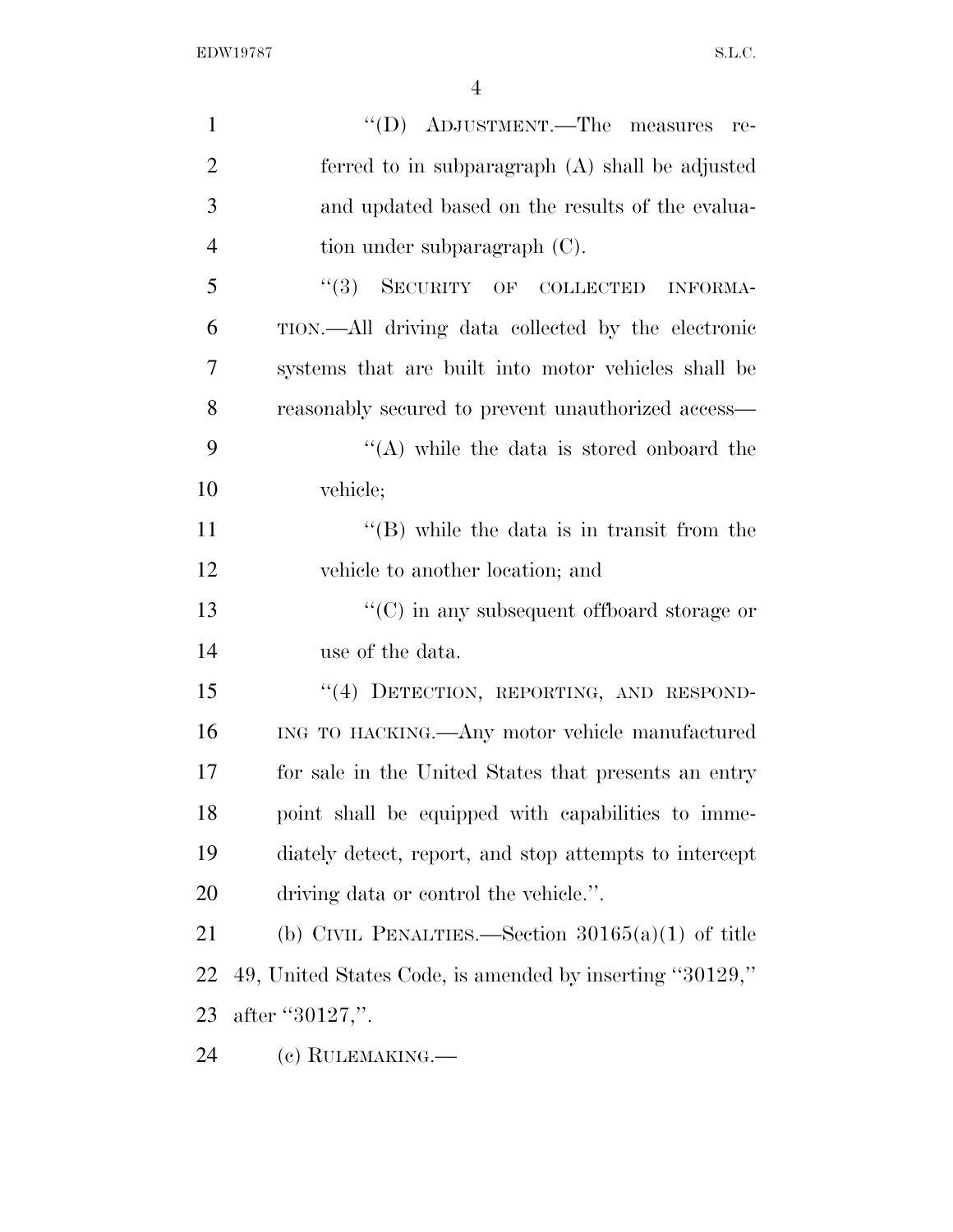EDW19787 S.L.C.

| $\mathbf{1}$   | (1) IN GENERAL.—Not later than 18 months                   |
|----------------|------------------------------------------------------------|
| $\overline{2}$ | after the date of enactment of this Act, the Adminis-      |
| 3              | trator of the National Highway Traffic Safety Ad-          |
| $\overline{4}$ | ministration (referred to in this subsection as the        |
| 5              | "Administrator"), after consultation with the Fed-         |
| 6              | eral Trade Commission, shall issue a notice of pro-        |
| 7              | posed rulemaking to carry out section 30129 of title       |
| 8              | 49, United States Code.                                    |
| 9              | (2) FINAL REGULATIONS.—Not later than 3                    |
| 10             | years after the date of enactment of this Act, the         |
| 11             | Administrator, after consultation with the Federal         |
| 12             | Trade Commission, shall promulgate final regula-           |
| 13             | tions to carry out section 30129 of title 49, United       |
| 14             | States Code.                                               |
| 15             | (3) UPDATES.—Not later than 3 years after                  |
| 16             | final regulations are promulgated pursuant to para-        |
| 17             | graph $(2)$ and not less frequently than once every 3      |
| 18             | years thereafter, the Administrator, after consulta-       |
| 19             | tion with the Federal Trade Commission, shall—             |
| 20             | (A) review the final regulations promul-                   |
| 21             | gated pursuant to paragraph $(2)$ ; and                    |
| 22             | (B) update the final regulations, as nec-                  |
| 23             | essary.                                                    |
| 24             | (d) CLERICAL AMENDMENT.—The table of sections              |
| 25             | for chapter 301 of title 49, United States Code, is amend- |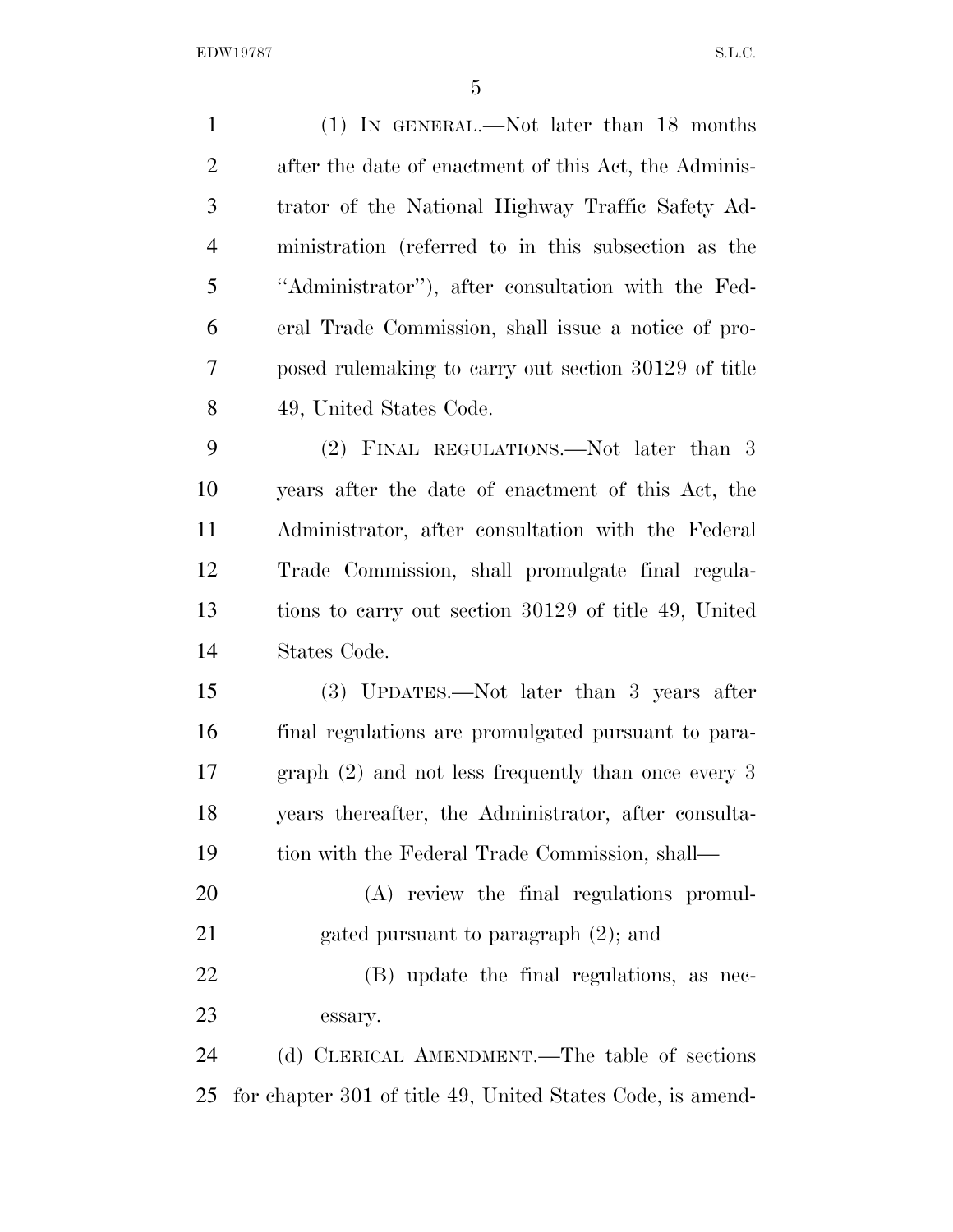ed by inserting after the item relating to section 30128 the following:

''30129. Cybersecurity standards.''.

## **SEC. 3. CYBER DASHBOARD.**

 (a) IN GENERAL.—Section 32302 of title 49, United States Code, is amended by adding at the end the fol-lowing:

7 "(e) CYBER DASHBOARD.—

8 "(1) IN GENERAL.—All motor vehicles manu- factured for sale in the United States on or after the date that is 2 years after the date on which final regulations are promulgated pursuant to section  $12 \qquad \qquad 3(b)(2)$  of the SPY Car Act of 2019 shall display a 'cyber dashboard' as a component of the label re- quired to be affixed to each motor vehicle under sec- tion 3 of the Automobile Information Disclosure Act (15 U.S.C. 1232).

 ''(2) FEATURES.—The cyber dashboard re- quired under paragraph (1) shall inform consumers, through an easy to understand, standardized graph- ic, about the extent to which the motor vehicle pro- tects the cybersecurity and privacy of motor vehicle owners, lessees, drivers, and passengers beyond the minimum requirements under section 30129 of this title and in section 27 of the Federal Trade Com-mission Act.''.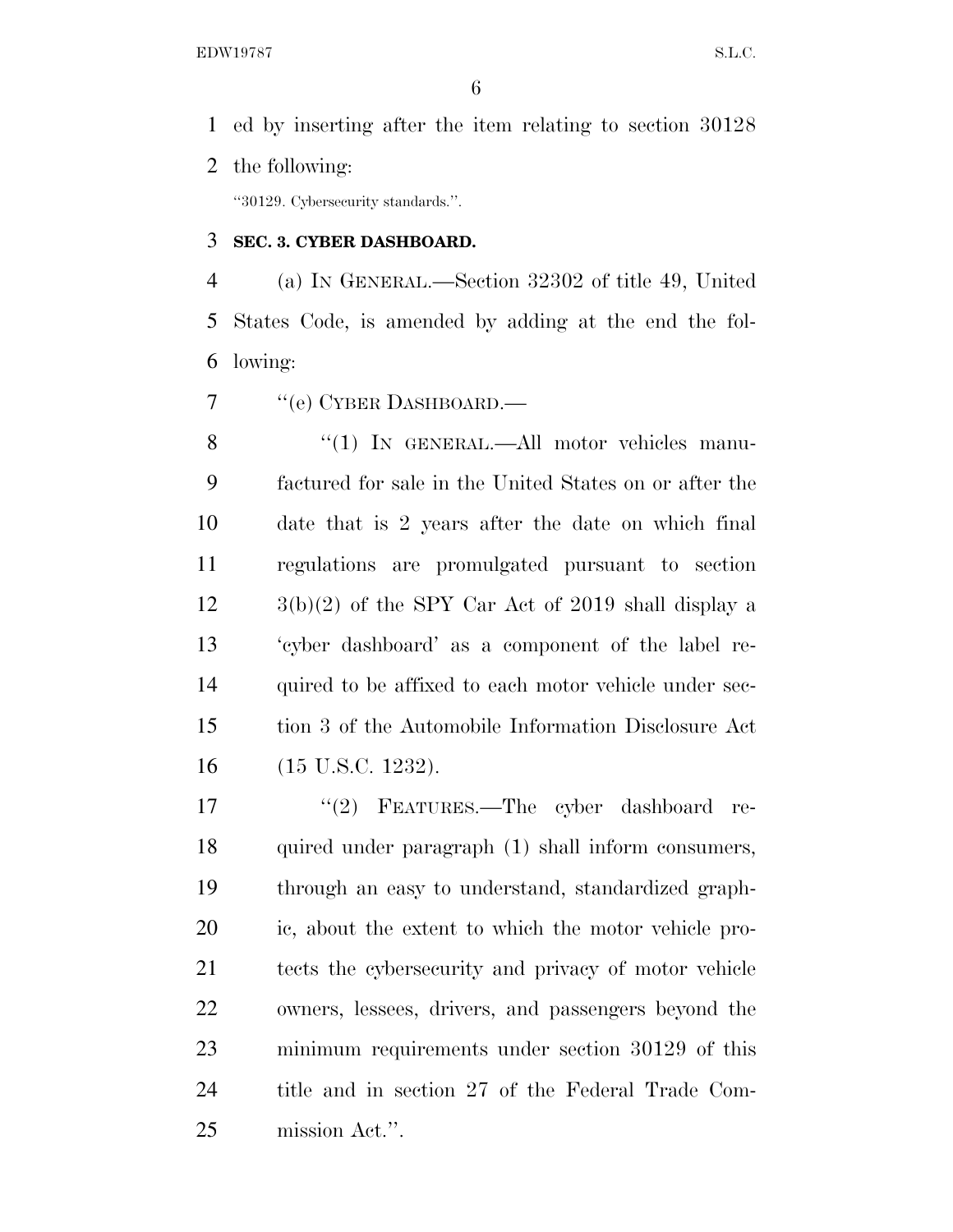(b) RULEMAKING.—

2 (1) IN GENERAL.—Not later than 18 months after the date of enactment of this Act, the Adminis- trator of the National Highway Traffic Safety Ad- ministration (referred to in this subsection as the ''Administrator''), after consultation with the Fed- eral Trade Commission, shall issue a notice of pro- posed rulemaking for the cybersecurity and privacy information required to be displayed under section 32302(e) of title 49, United States Code.

 (2) FINAL REGULATIONS.—Not later than 3 years after the date of enactment of this Act, the Administrator, after consultation with the Federal Trade Commission, shall promulgate final regula- tions to carry out section 32302(e) of title 49, United States Code.

 (3) UPDATES.—Not less frequently than once every 3 years, the Administrator, after consultation with the Federal Trade Commission, shall—

 (A) review the final regulations promul-21 gated pursuant to paragraph  $(2)$ ; and

 (B) update the final regulations, as nec-essary.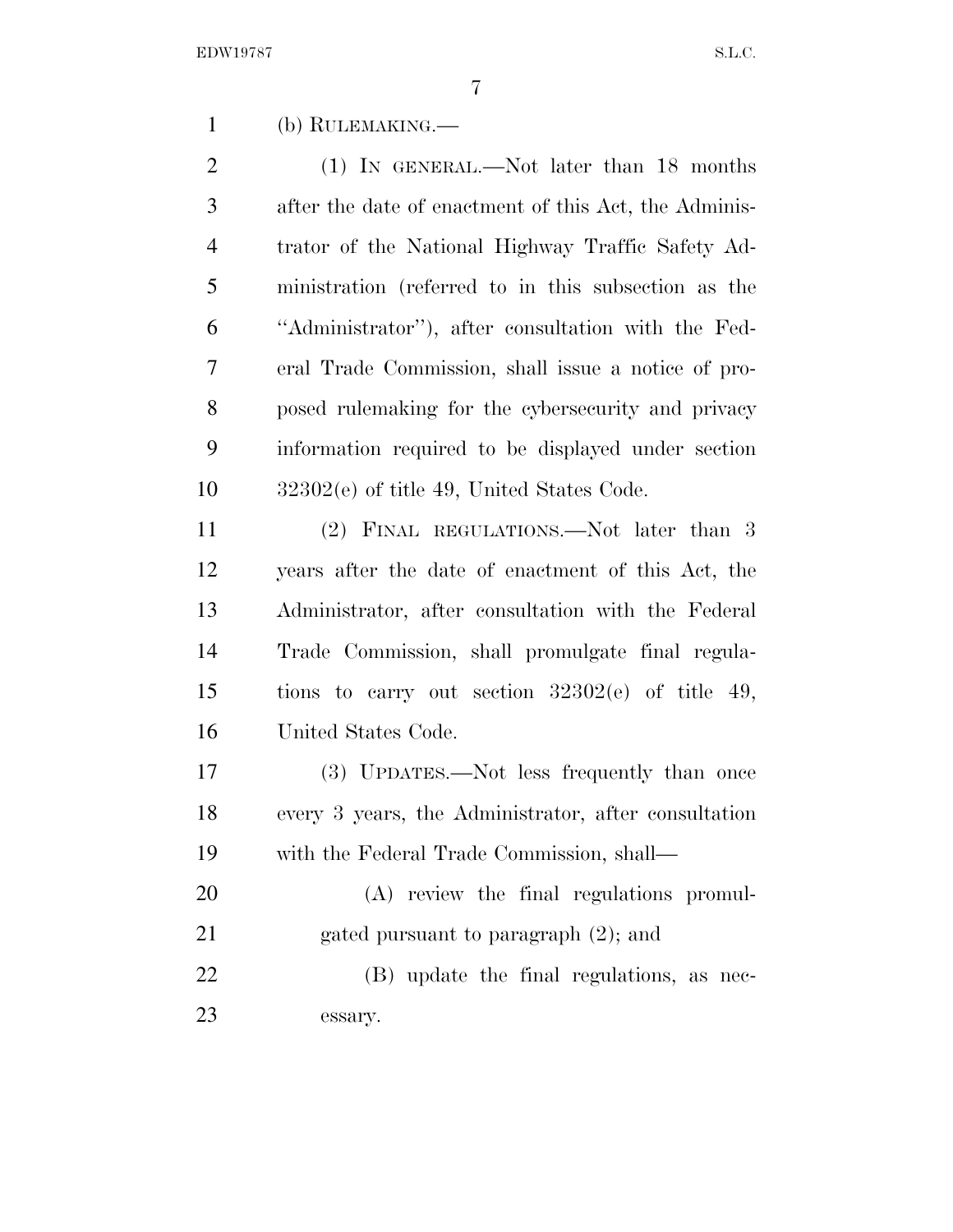| 1              | SEC. 4. PRIVACY STANDARDS FOR MOTOR VEHICLES.                |
|----------------|--------------------------------------------------------------|
| $\overline{2}$ | (a) IN GENERAL.—The Federal Trade Commission                 |
| 3              | Act (15 U.S.C. 41 et seq.) is amended by inserting after     |
| 4              | section 26 (15 U.S.C. $57c-2$ ) the following:               |
| 5              | "SEC. 27. PRIVACY STANDARDS FOR MOTOR VEHICLES.              |
| 6              | "(a) DEFINITIONS.—In this section:                           |
| 7              | "(1) COVERED MOTOR VEHICLE.—The term                         |
| 8              | 'covered motor vehicle' means a motor vehicle that—          |
| 9              | $\lq\lq$ is manufactured for sale in the                     |
| 10             | United States on or after the date that is 2                 |
| 11             | years after the date on which final regulations              |
| 12             | are promulgated under section $4(b)$ of the SPY              |
| 13             | Car Act of 2019; and                                         |
| 14             | "(B) collects driving data.                                  |
| 15             | "(2) DRIVING DATA.—The term 'driving data'                   |
| 16             | has the meaning given the term in section $30129(a)$         |
| 17             | of title 49, United States Code.                             |
| 18             | "(b) REQUIREMENT.—Each covered motor vehicle                 |
| 19             | shall comply with the requirements described in sub-         |
| 20             | sections $(e)$ through $(e)$ .                               |
| 21             | "(c) TRANSPARENCY.—Each manufacturer of a cov-               |
| 22             | ered motor vehicle shall provide to each owner and lessee    |
| 23             | of the covered motor vehicle a clear and conspicuous no-     |
| 24             | tice, in clear and plain language, of any collection, trans- |
| 25             | mission, retention, or use of driving data collected from    |
| 26             | the covered motor vehicle.                                   |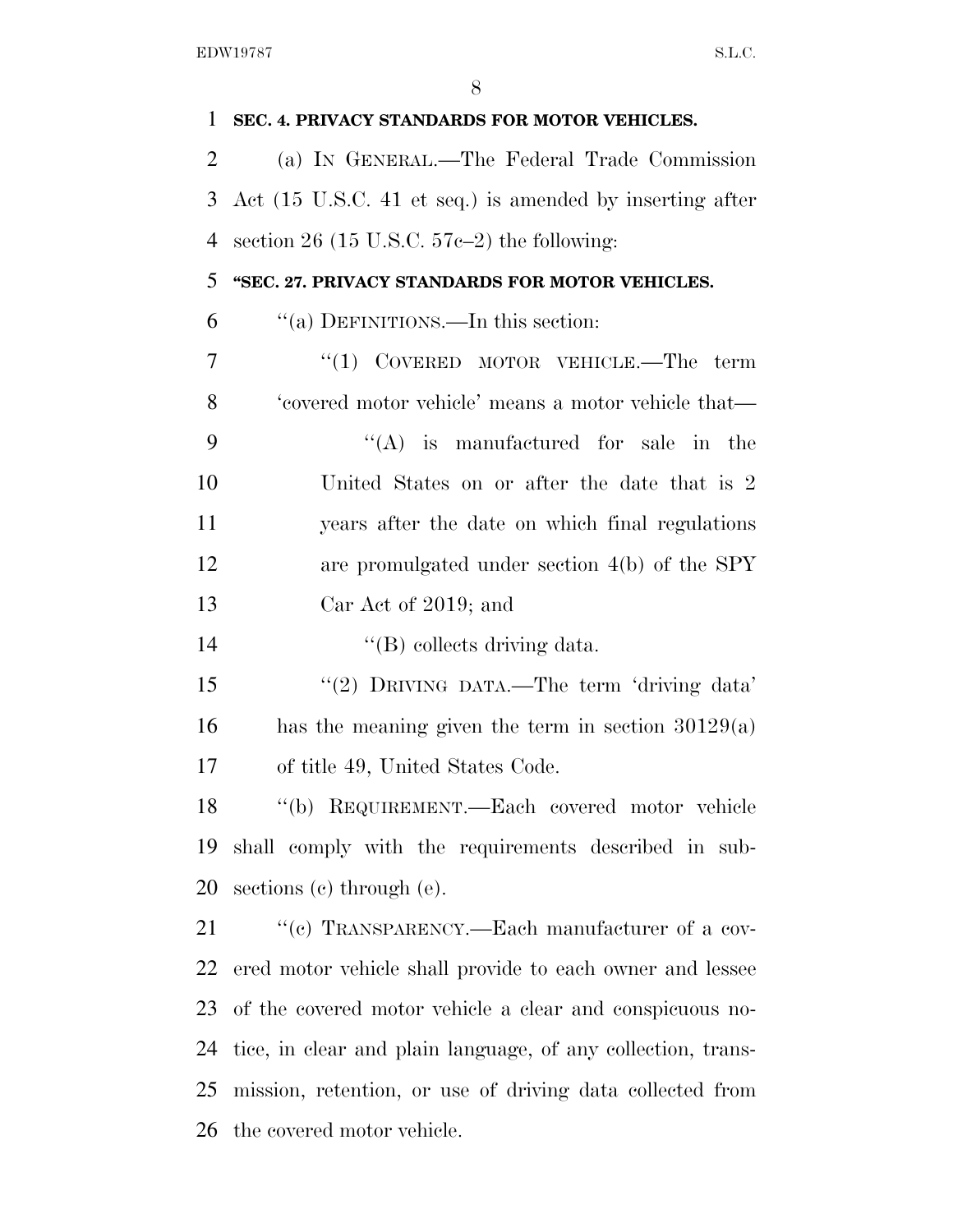EDW19787 S.L.C.

1 "(d) CONSUMER CONTROL.—

 $\text{``(1)}$  In GENERAL.—Subject to paragraphs  $(2)$  and (3), an owner or lessee of a covered motor vehi- cle may opt out of the collection and retention of driving data by the covered motor vehicle.

 "(2) ACCESS TO NAVIGATION TOOLS.—If an owner or lessee of a covered motor vehicle opts out of the collection and retention of driving data under paragraph (1), the owner or lessee shall not, to the extent technically possible, lose access to any naviga-tion tool or other feature or capability.

 ''(3) EXCEPTION.—Paragraph (1) shall not apply to driving data stored as part of the electronic data recorder system or other safety systems on board the motor vehicle that are required for post- incident investigations, emissions history checks, crash avoidance or mitigation, or other regulatory compliance programs.

19 "'(e) LIMITATION ON USE OF PERSONAL DRIVING IN-FORMATION.—

21 "(1) IN GENERAL.—No manufacturer, including an original equipment manufacturer, may use any information collected by a covered motor vehicle for the purpose of advertising or marketing without the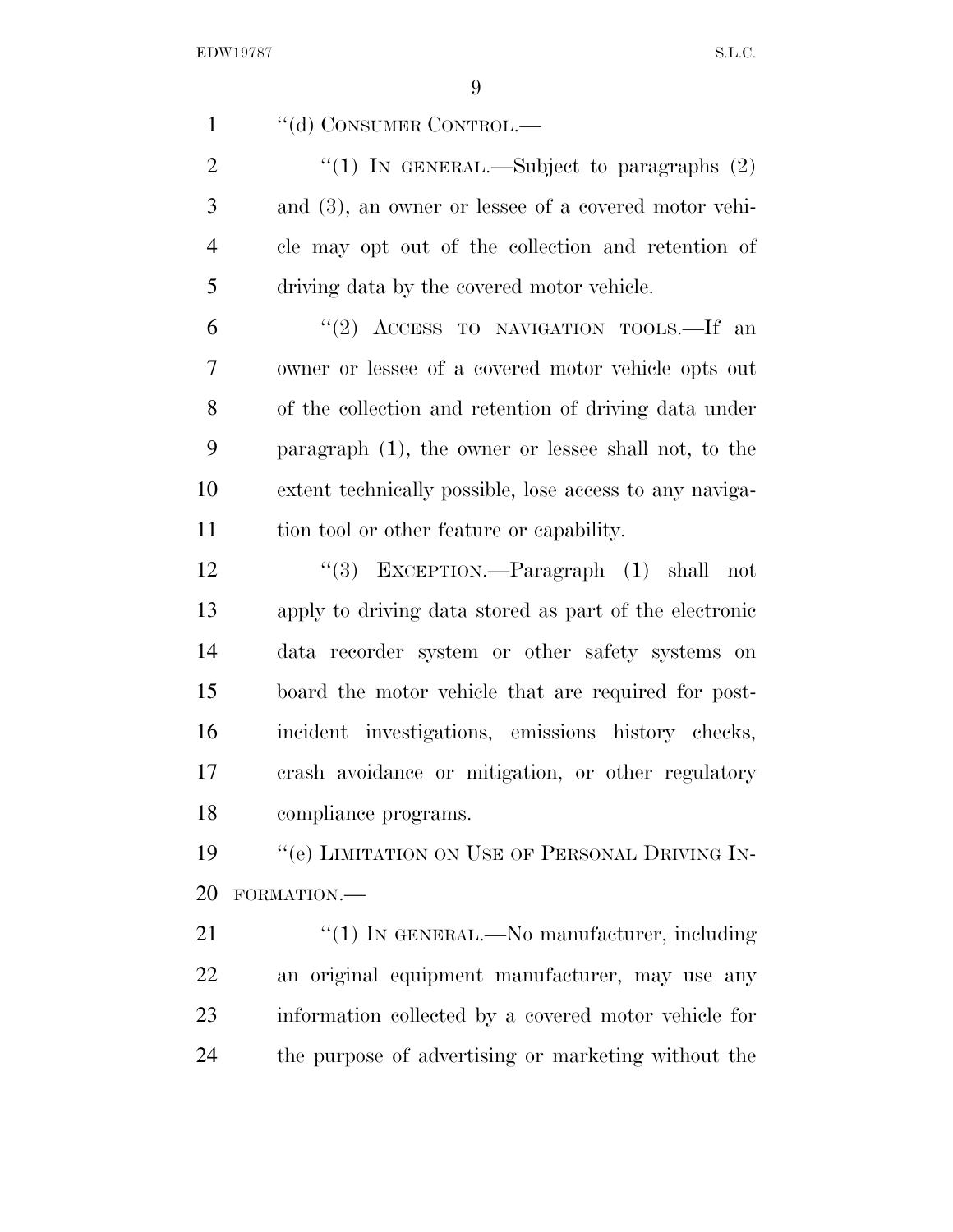| $\mathbf{1}$   | affirmative, express consent of the owner or lessee of    |
|----------------|-----------------------------------------------------------|
| $\overline{2}$ | the covered motor vehicle.                                |
| 3              | "(2) REQUESTS.—Any request for the consent                |
| $\overline{4}$ | under paragraph $(1)$ by a manufacture $-$                |
| 5              | $\lq\lq$ shall be clear and conspicuous;                  |
| 6              | $\lq\lq (B)$ shall be made in clear and plain lan-        |
| 7              | guage; and                                                |
| 8              | " $(C)$ may not be a condition for the use of             |
| 9              | any nonmarketing feature, capability, or                  |
| 10             | functionality of the covered motor vehicle.               |
| 11             | "(f) ENFORCEMENT.—A violation of this section shall       |
| 12             | be treated as a violation of a rule defining an unfair or |
| 13             | deceptive act or practice prescribed under section        |
| 14             | $18(a)(1)(B)$ .".                                         |
| 15             | (b) RULEMAKING.—                                          |
| 16             | (1) IN GENERAL.—Not later than 18 months                  |
| 17             | after the date of enactment of this Act, the Federal      |
| 18             | Trade Commission, after consultation with the Ad-         |
| 19             | ministrator of the National Highway Traffic Safety        |
| <b>20</b>      | Administration (referred to in this subsection as the     |
| 21             | "Administrator", shall issue a notice of proposed         |
| 22             | rulemaking, in accordance with section 553 of title       |
| 23             | 5, United States Code, to carry out section 27 of the     |
| 24             | Federal Trade Commission Act.                             |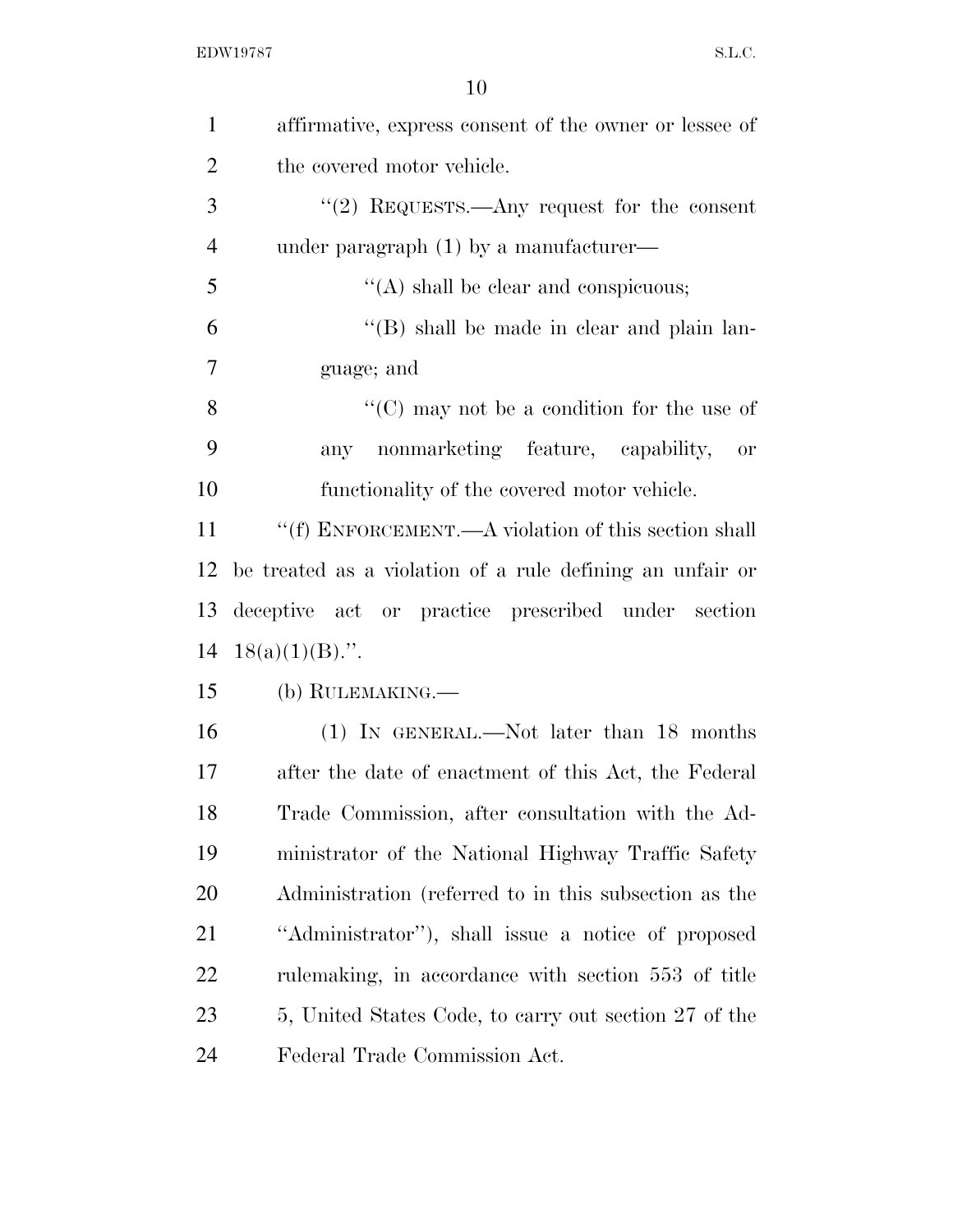| $\mathbf{1}$   | (2) FINAL REGULATIONS.—Not later than 3                 |
|----------------|---------------------------------------------------------|
| $\overline{2}$ | years after the date of enactment of this Act, the      |
| 3              | Federal Trade Commission, after consultation with       |
| $\overline{4}$ | the Administrator, shall promulgate final regula-       |
| 5              | tions, in accordance with section 553 of title 5,       |
| 6              | United States Code, to carry out section 27 of the      |
| 7              | Federal Trade Commission Act.                           |
| 8              | (3) UPDATES.—Not less frequently than once              |
| 9              | every 3 years, the Federal Trade Commission, after      |
| 10             | consultation with the Administrator, shall—             |
| 11             | (A) review the final regulations promul-                |
| 12             | gated under paragraph (2); and                          |
| 13             | (B) update the final regulations as nec-                |
| 14             | essary.                                                 |
| 15             | SEC. 5. CYBERSECURITY TOOLS AND CYBER COORDI-           |
| 16             | NATOR.                                                  |
| 17             | (a) DEFINITIONS.—In this section:                       |
| 18             | (1) ADMINISTRATOR.—The term "Adminis-                   |
| 19             | trator" means the Administrator of the Federal          |
| 20             | Highway Administration.                                 |
| 21             | (2) CYBER INCIDENT.—The term "cyber inci-               |
| 22             | dent" has the meaning given the term "significant"      |
| 23             | cyber incident" in Presidential Policy Directive–41     |
| 24             | $($ July 26, 2016, relating to cyber incident coordina- |
| 25             | tion).                                                  |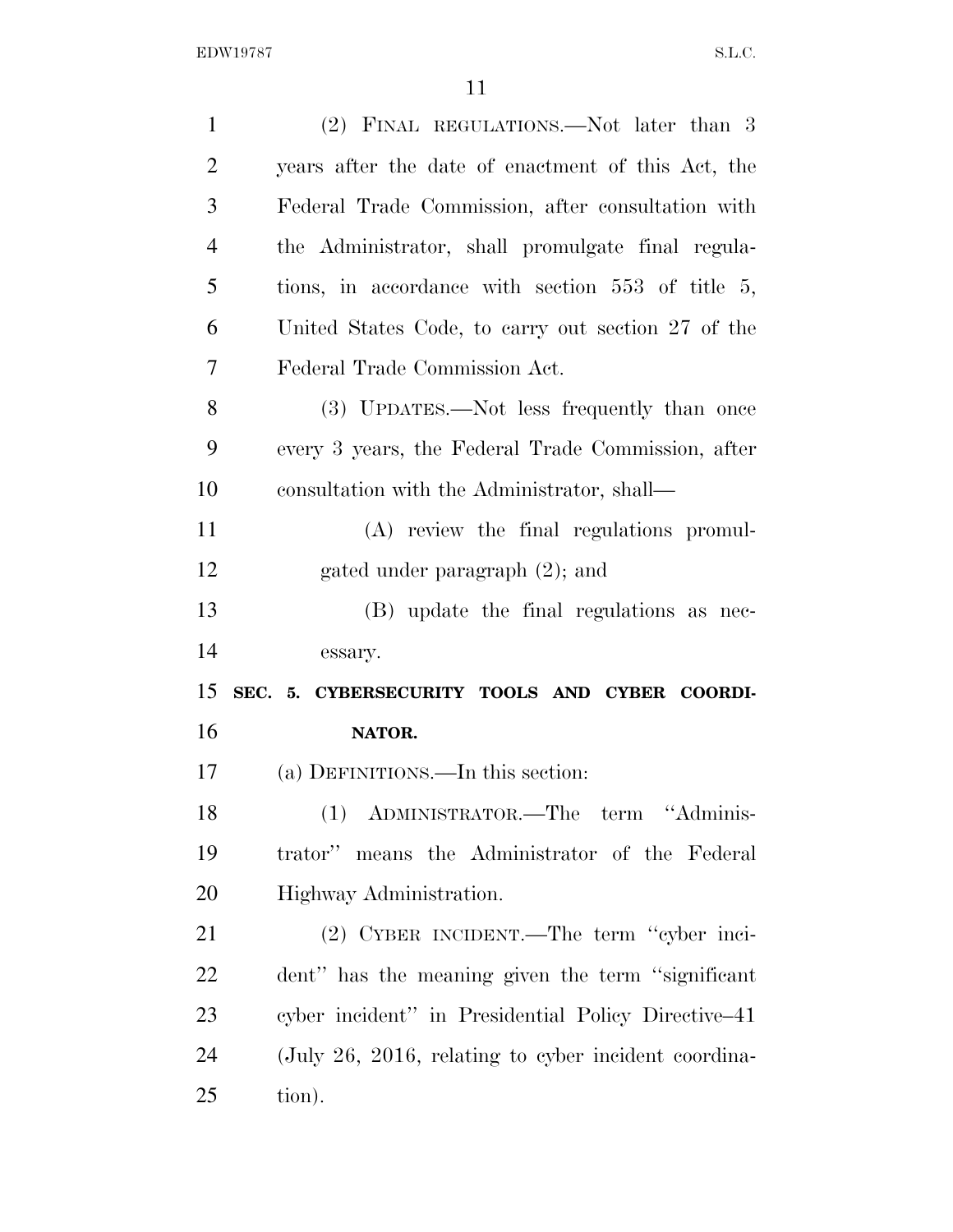| $\mathbf{1}$   | (3) TRANSPORTATION AUTHORITY.—The term                  |
|----------------|---------------------------------------------------------|
| $\overline{2}$ | "transportation authority" means—                       |
| 3              | $(A)$ a public authority (as defined in sec-            |
| 4              | tion $101(a)$ of title 23, United States Code);         |
| 5              | (B) an owner or operator of a highway (as               |
| 6              | defined in section $101(a)$ of title 23, United         |
| 7              | States Code);                                           |
| 8              | (C) a manufacturer that manufactures a                  |
| 9              | product related to transportation; and                  |
| 10             | (D) a division office of the Federal High-              |
| 11             | way Administration.                                     |
| 12             | (b) CYBERSECURITY TOOL.—                                |
| 13             | $(1)$ In GENERAL.—Not later than 2 years after          |
| 14             | the date of enactment of this Act, the Administrator    |
| 15             | shall develop a tool to assist transportation authori-  |
| 16             | ties in identifying, detecting, protecting against, re- |
| 17             | sponding to, and recovering from cyber incidents.       |
| 18             | (2) REQUIREMENTS.—In developing the tool                |
| 19             | under paragraph (1), the Administrator shall—           |
| 20             | (A) use the cybersecurity framework estab-              |
| 21             | lished by the National Institute of Standards           |
| 22             | and Technology and required by Executive                |
| 23             | Order 13636 of February 12, 2013 (78 Fed.               |
| 24             | Reg. 11739; relating to improving critical infra-       |
| 25             | structure cybersecurity);                               |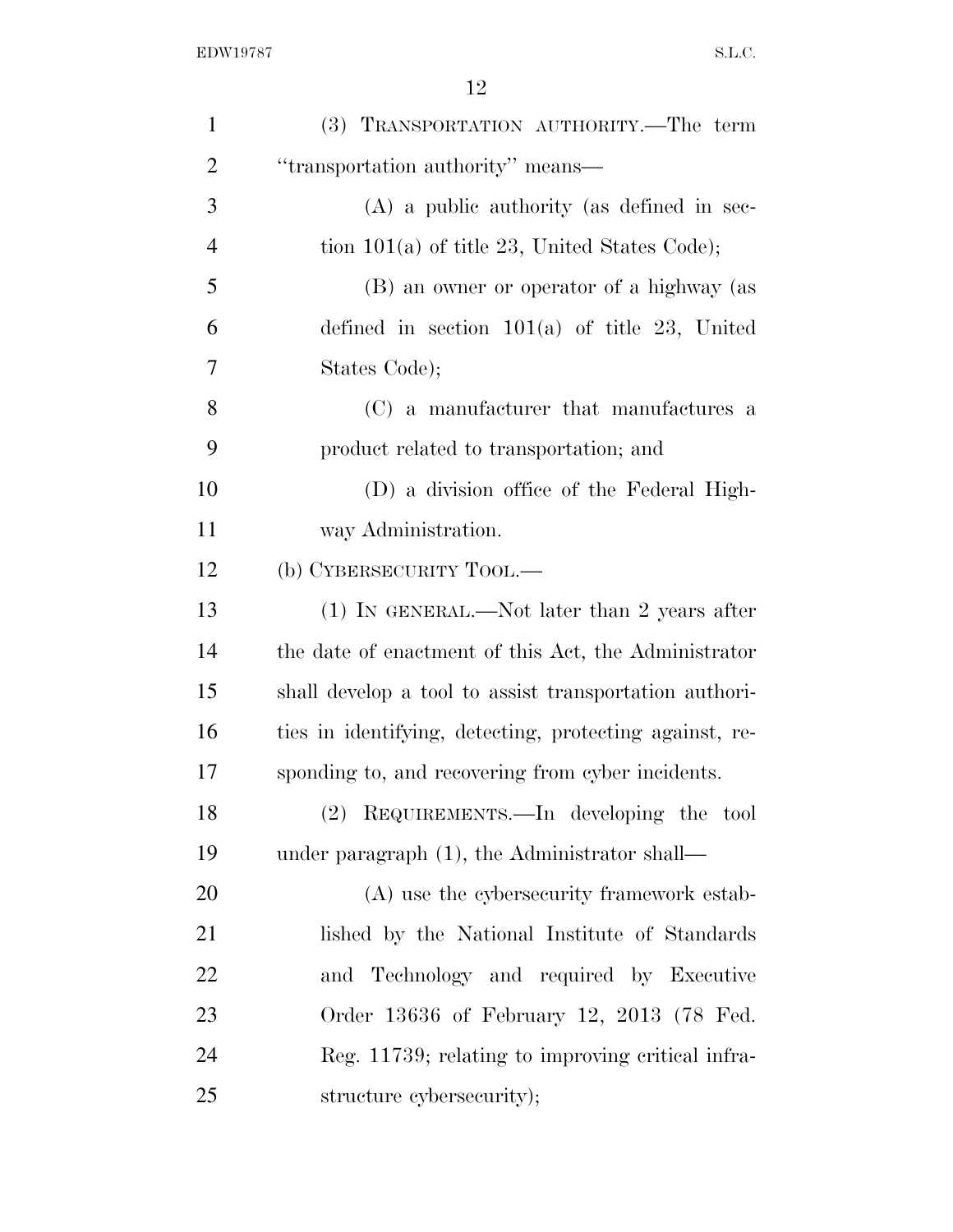EDW19787 S.L.C.

| $\mathbf{1}$   | (B) establish a structured cybersecurity as-           |
|----------------|--------------------------------------------------------|
| $\overline{2}$ | sessment and development program;                      |
| 3              | (C) consult with appropriate transportation            |
| $\overline{4}$ | authorities, operating agencies, industry stake-       |
| 5              | holders, and cybersecurity experts; and                |
| 6              | (D) provide for a period of public comment             |
| 7              | and review on the tool.                                |
| 8              | (c) DESIGNATION OF CYBER COORDINATOR.—                 |
| 9              | $(1)$ IN GENERAL.—Not later than 2 years after         |
| 10             | the date of enactment of this Act, the Administrator   |
| 11             | shall designate an office as a "cyber coordinator",    |
| 12             | which shall be responsible for monitoring, alerting,   |
| 13             | and advising transportation authorities of cyber inci- |
| 14             | dents.                                                 |
| 15             | REQUIREMENTS.—The office designated<br>(2)             |
| 16             | under paragraph $(1)$ shall—                           |
| 17             | (A) provide to transportation authorities a            |
| 18             | secure method of notifying a single Federal en-        |
| 19             | tity of cyber incidents;                               |
| 20             | (B) monitor cyber incidents that affect                |
| 21             | transportation authorities;                            |
| 22             | (C) alert transportation authorities to                |
| 23             | cyber incidents that affect those transportation       |
| 24             | authorities;                                           |